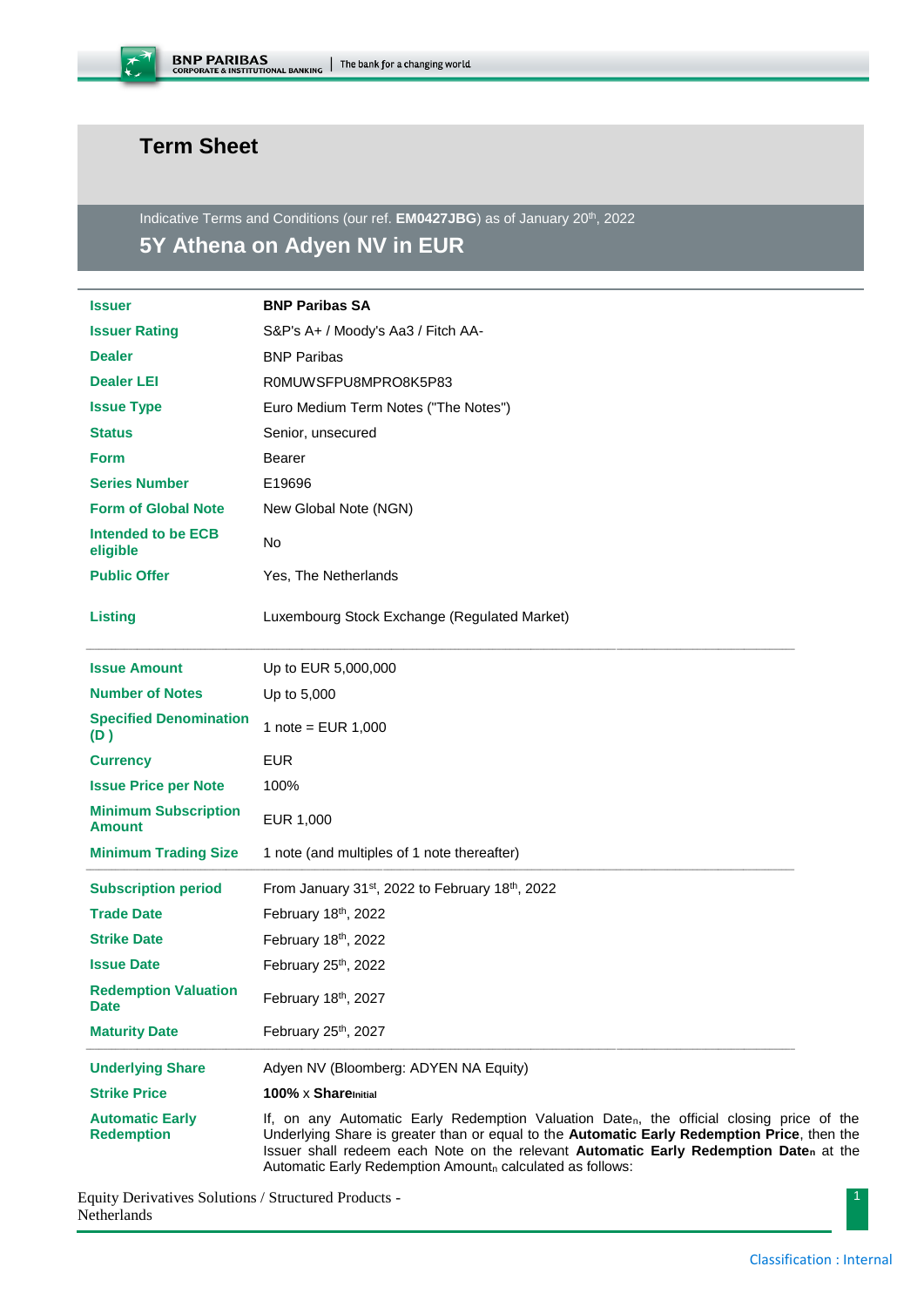$\overline{\mathcal{L}}$ 

### **D** x **[100% + n x ER%]** with n=1,2,...,4

|                                                       | n                                                                                                                                                                                                                                               | <b>Automatic Early Redemption</b><br><b>Valuation Daten</b>                                                                                                                                                                                                | <b>Automatic Early Redemption Daten</b>                                                                                                                                                                                                                                                                                                                                    |  |  |
|-------------------------------------------------------|-------------------------------------------------------------------------------------------------------------------------------------------------------------------------------------------------------------------------------------------------|------------------------------------------------------------------------------------------------------------------------------------------------------------------------------------------------------------------------------------------------------------|----------------------------------------------------------------------------------------------------------------------------------------------------------------------------------------------------------------------------------------------------------------------------------------------------------------------------------------------------------------------------|--|--|
|                                                       | 1                                                                                                                                                                                                                                               | February 20th, 2023                                                                                                                                                                                                                                        | February 27th, 2023                                                                                                                                                                                                                                                                                                                                                        |  |  |
|                                                       | $\mathbf 2$                                                                                                                                                                                                                                     | February 19th, 2024                                                                                                                                                                                                                                        | February 26th, 2024                                                                                                                                                                                                                                                                                                                                                        |  |  |
|                                                       | 3                                                                                                                                                                                                                                               | February 18th, 2025                                                                                                                                                                                                                                        | February 25th, 2025                                                                                                                                                                                                                                                                                                                                                        |  |  |
|                                                       | 4                                                                                                                                                                                                                                               | February 18th, 2026                                                                                                                                                                                                                                        | February 25th, 2026                                                                                                                                                                                                                                                                                                                                                        |  |  |
| <b>Automatic Early</b><br><b>Redemption Price</b>     | 100% x Share <sub>Initial</sub>                                                                                                                                                                                                                 |                                                                                                                                                                                                                                                            |                                                                                                                                                                                                                                                                                                                                                                            |  |  |
| <b>Knock-in Price</b>                                 | $70\% \times$ Share $\mathsf{Initial}$                                                                                                                                                                                                          |                                                                                                                                                                                                                                                            |                                                                                                                                                                                                                                                                                                                                                                            |  |  |
| <b>Knock-in Determination</b><br>Day                  | The Redemption Valuation Date.                                                                                                                                                                                                                  |                                                                                                                                                                                                                                                            |                                                                                                                                                                                                                                                                                                                                                                            |  |  |
| <b>Knock-in Valuation</b><br><b>Time</b>              | Scheduled Closing Time of the Underlying Share on the Redemption Valuation Date.                                                                                                                                                                |                                                                                                                                                                                                                                                            |                                                                                                                                                                                                                                                                                                                                                                            |  |  |
| <b>Knock-in Event</b>                                 | A Knock-in Event shall be deemed to occur if, at the Knock-in Valuation Time on the Knock-in<br>Determination Day, the Underlying Share closes at a price strictly less than the Knock-in Price.                                                |                                                                                                                                                                                                                                                            |                                                                                                                                                                                                                                                                                                                                                                            |  |  |
| <b>Final Redemption</b>                               | On the Maturity Date, if the Notes have not been automatically early redeemed or purchased<br>and cancelled by the Issuer prior to the Redemption Valuation Date, the Issuer shall redeem<br>each Note at the following Cash Settlement Amount: |                                                                                                                                                                                                                                                            |                                                                                                                                                                                                                                                                                                                                                                            |  |  |
|                                                       | 1) If Share <sub>Final</sub> is greater than or equal to Share <sub>Initial</sub> :                                                                                                                                                             |                                                                                                                                                                                                                                                            |                                                                                                                                                                                                                                                                                                                                                                            |  |  |
|                                                       | D x $[100\% + 5 \times ER\%]$                                                                                                                                                                                                                   |                                                                                                                                                                                                                                                            |                                                                                                                                                                                                                                                                                                                                                                            |  |  |
|                                                       | 2) Else if no Knock-in Event has occurred:                                                                                                                                                                                                      |                                                                                                                                                                                                                                                            |                                                                                                                                                                                                                                                                                                                                                                            |  |  |
|                                                       | $D \times 100\%$                                                                                                                                                                                                                                |                                                                                                                                                                                                                                                            |                                                                                                                                                                                                                                                                                                                                                                            |  |  |
|                                                       | 3) Otherwise:                                                                                                                                                                                                                                   |                                                                                                                                                                                                                                                            |                                                                                                                                                                                                                                                                                                                                                                            |  |  |
|                                                       | <b>Share<sub>Final</sub></b><br>$\mathbf{D} \times$<br><b>Share</b> <sub>Initial</sub>                                                                                                                                                          |                                                                                                                                                                                                                                                            |                                                                                                                                                                                                                                                                                                                                                                            |  |  |
| <b>Where</b>                                          |                                                                                                                                                                                                                                                 | ER% is a percentage expected to be about 14% but which will not be less than 10.2% as<br>determined by the Issuer on Trade Date after the end of the Offer Period<br>Sharemitial is the official closing price of the Underlying Share on the Strike Date. |                                                                                                                                                                                                                                                                                                                                                                            |  |  |
|                                                       | Date.                                                                                                                                                                                                                                           |                                                                                                                                                                                                                                                            | <b>ShareFinal is the official closing price of the Underlying Share on the Redemption Valuation</b>                                                                                                                                                                                                                                                                        |  |  |
| <b>Business Day</b><br><b>Convention</b>              | <b>Following Business Day</b>                                                                                                                                                                                                                   |                                                                                                                                                                                                                                                            |                                                                                                                                                                                                                                                                                                                                                                            |  |  |
| <b>Specified Maximum</b><br><b>Days of Disruption</b> | Three (3) Scheduled Trading Days                                                                                                                                                                                                                |                                                                                                                                                                                                                                                            |                                                                                                                                                                                                                                                                                                                                                                            |  |  |
| <b>Payment Business</b><br><b>Days</b>                | TARGET2                                                                                                                                                                                                                                         |                                                                                                                                                                                                                                                            |                                                                                                                                                                                                                                                                                                                                                                            |  |  |
| <b>Day Count Fraction</b>                             | 30/360                                                                                                                                                                                                                                          |                                                                                                                                                                                                                                                            |                                                                                                                                                                                                                                                                                                                                                                            |  |  |
| <b>Calculation Agent</b>                              | <b>BNP Paribas Arbitrage S.N.C.</b>                                                                                                                                                                                                             |                                                                                                                                                                                                                                                            |                                                                                                                                                                                                                                                                                                                                                                            |  |  |
| <b>Governing Law</b>                                  | <b>English</b>                                                                                                                                                                                                                                  |                                                                                                                                                                                                                                                            |                                                                                                                                                                                                                                                                                                                                                                            |  |  |
| <b>Documentation</b>                                  | on request.                                                                                                                                                                                                                                     |                                                                                                                                                                                                                                                            | The Notes will be issued under the Issuer's Euro Medium Term Note programme (the<br>"Programme") by way of Final Terms. Copies of the Programme's base prospectus (the "Base<br>Prospectus") dated 2 July 2021 (which sets out the terms and conditions to be completed by<br>the Final Terms) and any supplements thereto are available from BNP Paribas Arbitrage S.N.C. |  |  |

Equity Derivatives Solutions / Structured Products - Netherlands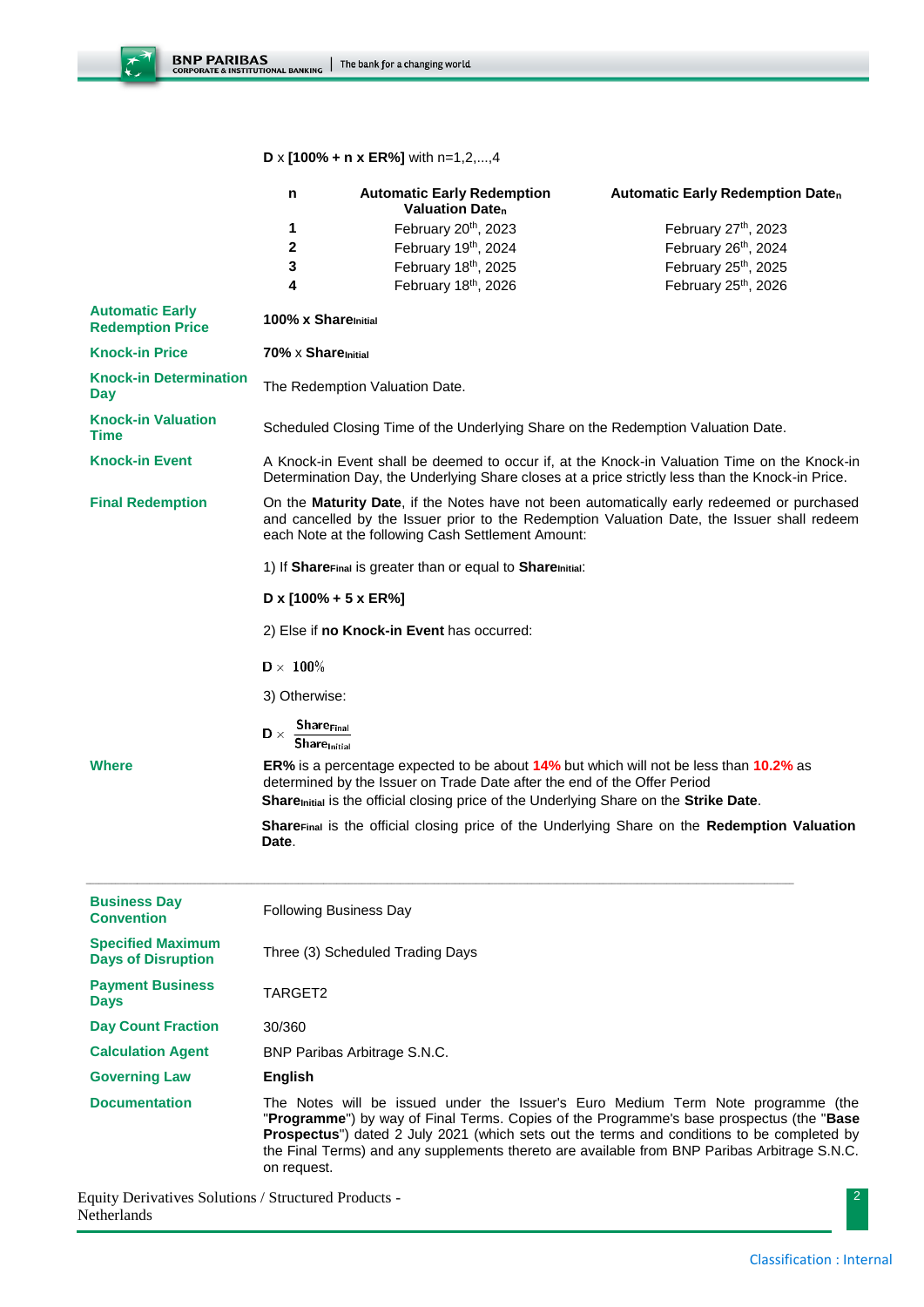|                                            | shall prevail.                                                                                                                                                                                                                                                                                                                                                                                                                                                                            |  |  |
|--------------------------------------------|-------------------------------------------------------------------------------------------------------------------------------------------------------------------------------------------------------------------------------------------------------------------------------------------------------------------------------------------------------------------------------------------------------------------------------------------------------------------------------------------|--|--|
| <b>Codes</b>                               | ISIN: XS2437778108<br>Common: 243777810<br>Valoren : To Be Determined<br><b>CFI: DSMVVM</b><br>FISN: BNPPSA/VARI NT KG 20270225 IDX                                                                                                                                                                                                                                                                                                                                                       |  |  |
| <b>Reuters Ric for</b><br><b>Structure</b> | ISIN=BNPP                                                                                                                                                                                                                                                                                                                                                                                                                                                                                 |  |  |
| <b>Paying Agent</b>                        | BNP Paribas Securities Services, Luxembourg Branch                                                                                                                                                                                                                                                                                                                                                                                                                                        |  |  |
| <b>Secondary Trading</b>                   | Holders should be aware that the secondary market price for any Note quoted on or after the<br>fourth (4 <sup>th</sup> ) Clearing System Business Day preceding any date on which the Issuer is due to<br>make a payment thereon, shall exclude the amount so payable per Note. The Holder of the<br>Notes on the record date, as determined by the rules of the relevant Clearing System, shall be<br>entitled to receive or retain any such amount on the due date for payment thereof. |  |  |
| <b>Initial Settlement</b>                  | Delivery versus payment.<br>BNP Paribas will settle via Euroclear 99290<br>Settlement must be made in Specified Denominations per Note                                                                                                                                                                                                                                                                                                                                                    |  |  |
| <b>Event of Default</b>                    | None. However Noteholders may cause the Notes to become due and payable, together with<br>any accrued interest, in the event that an order is made or an effective decision is passed for the<br>liquidation (liquidation amiable ou liquidation judiciaire) of the Issuer.                                                                                                                                                                                                               |  |  |
| <b>Manufacturer</b>                        | Article 9(8) of the EU Delegated Directive 2017/593 (the MiFID II Directive) requires investment<br>firms where they do collaborate to outline their mutual co-manufacturing responsibilities (the<br>MiFID Product Governance Rules). In respect of the Notes, the Issuer and [Dealer] are co-<br>manufacturing and have agreed that [Dealer] will assume all the responsibilities applicable to a<br>"Manufacturer" under the MiFID Product Governance Rules.                           |  |  |
| <b>Selling Restrictions</b>                | As set out in the Base Prospectus.                                                                                                                                                                                                                                                                                                                                                                                                                                                        |  |  |
| <b>Disclaimer</b>                          | The Notes will be offered to the public in Netherlands with the obligation to publish a prospectus<br>as defined in article 3.1 of Regulation 2017/1129 of the European parliament and of the Council<br>of 14 June 2017 (the "Prospectus Regulation").                                                                                                                                                                                                                                   |  |  |
|                                            | No action has been or will be taken in any other jurisdiction that would, or is intended to, permit<br>a public offering of the Notes.                                                                                                                                                                                                                                                                                                                                                    |  |  |
|                                            | The Notes are sold to investors on the understanding that they will comply with all relevant<br>securities laws and public offer requirements in the jurisdictions in which the Notes are placed or<br>resold, including, without limitation, the Prospectus Regulation and the relevant applicable laws<br>or regulations in any EU member sate relating thereto.                                                                                                                        |  |  |
|                                            |                                                                                                                                                                                                                                                                                                                                                                                                                                                                                           |  |  |

In the event of any inconsistency between this termsheet and the Final Terms, the Final Terms

#### *IMPORTANT INFORMATION*

*This term sheet contains a proposal for discussion purposes only and (unless otherwise stated) is indicative only. The term sheet does not constitute an advertisement. BNP Paribas gives no assurance that any Note will be issued or any transaction will be entered into on the basis of these indicative terms. The information contained in this document is provided to you on a strictly confidential basis and you agree that it may not be distributed by you to other parties or potential purchasers of Notes other than with our prior written consent and in compliance with*  applicable securities laws and regulations in force in the jurisdiction(s) in which you offer the Securities described in this document. If you have *received a copy of this document from anyone other than BNP Paribas, it will not contain all the information required for you to assess its contents. This document is not intended for any Retail Client, as defined in Directive 2004/39/EC ("MiFID") and the relevant implementing measures in any EU member state.*

#### *Investors Responsibilities*

*No action has been or will be taken in any jurisdiction that would, or is intended to, permit a public offering of the Notes. The Notes are sold to investors on the understanding that they will comply with all relevant securities laws and public offer requirements in the jurisdictions in which the Notes are placed or resold, including, without limitation, the Prospectus Regulation and the relevant applicable laws or* 

### Equity Derivatives Solutions / Structured Products -

Netherlands

3